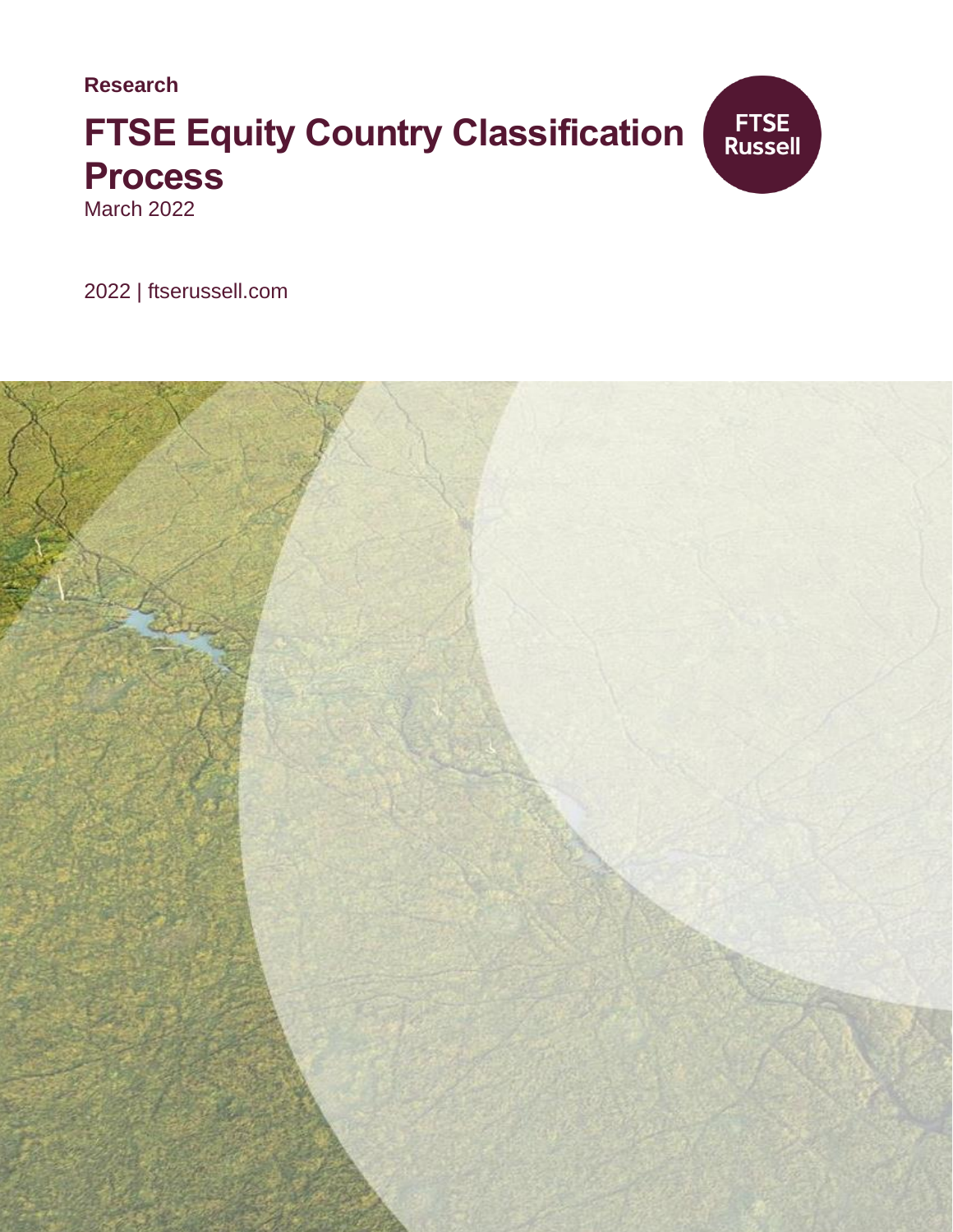# **Introduction**

This paper describes the FTSE equity country classification process which is designed to be transparent and evidence driven. External advisory committees ensure that the criteria used to determine country classification meet the needs of global investors and are judged objectively. Consistent with the Principles for Financial Benchmarks published by IOSCO in 2013, the operation of the process is overseen by FTSE Russell's strong internal governance structure.

By classifying countries according to objective criteria, and engaging with stock exchanges, regulators and central banks in those countries where the market is being considered for potential promotion or demotion, the process provides portfolio managers and asset allocators with a clear view of expected future index evolution.

# **History**

The FTSE Global Equity Index Series (GEIS) had its genesis in 1987 with the creation of the FT-Actuaries World Index. As the name suggests, the index was a collaborative venture between the Financial Times and the Institute and Faculty of Actuaries; the other founding partners were the investment bank Goldman Sachs and broker Wood Mackenzie and Co. At inception the index covered 23 countries and there was no distinction between developed and emerging markets.

In 1995, Wood Mackenzie sold its stake to Standard and Poor's, giving rise to the FT/S&P Actuaries World Index, and in 1997 when FTSE took over the calculation the index was renamed as the FTSE/S&P- Actuaries World index. FTSE, which had been formed as a joint venture between the London Stock Exchange and the Financial Times in 1995, bought out the other partners in 1999 and the index was renamed as the FTSE World Index

Country and capitalisation (cap) coverage were expanded further with the incorporation of the Barings Emerging Market Index in 2000. This added 20 countries and extended coverage to 90% of global equity markets. At the time of this expansion, the opportunity was taken to classify the countries in the existing World Index into "Developed" and "Advanced Emerging" markets. The additional countries from the Barings index were classified as "Emerging" markets and their combination with the World Index was termed the FTSE All-World Index covering Large cap and Mid cap sized designated companies. FTSE GEIS was launched in 2003, expanding coverage to include Small cap designated companies. A fourth grouping, "Frontier" markets, was introduced in 2008 to capture those markets not yet sufficiently evolved to be categorised as Emerging. As of March 2022, FTSE GEIS includes 48 countries with a further 30 countries classified as Frontier markets.

# **Classification Schemes**

Early distinctions between developed and emerging markets were somewhat arbitrary and tended to focus on the relative wealth of countries as the distinguishing measure, together with subjective judgements about the quality of the market. This lack of transparency made it hard for investors to gauge the likelihood of countries moving between categories and did not foster the spirit of engagement that would encourage countries to adopt global best practice in pursuit of promotion. The expansion of the GEIS prompted FTSE to launch a client consultation in 2003 which proposed a structured framework for classifying markets that would be consistent with FTSE's philosophy of rules-based, objective indices. As well as consideration of country per capita income, the proposal set out other guiding principles for market classification. These were: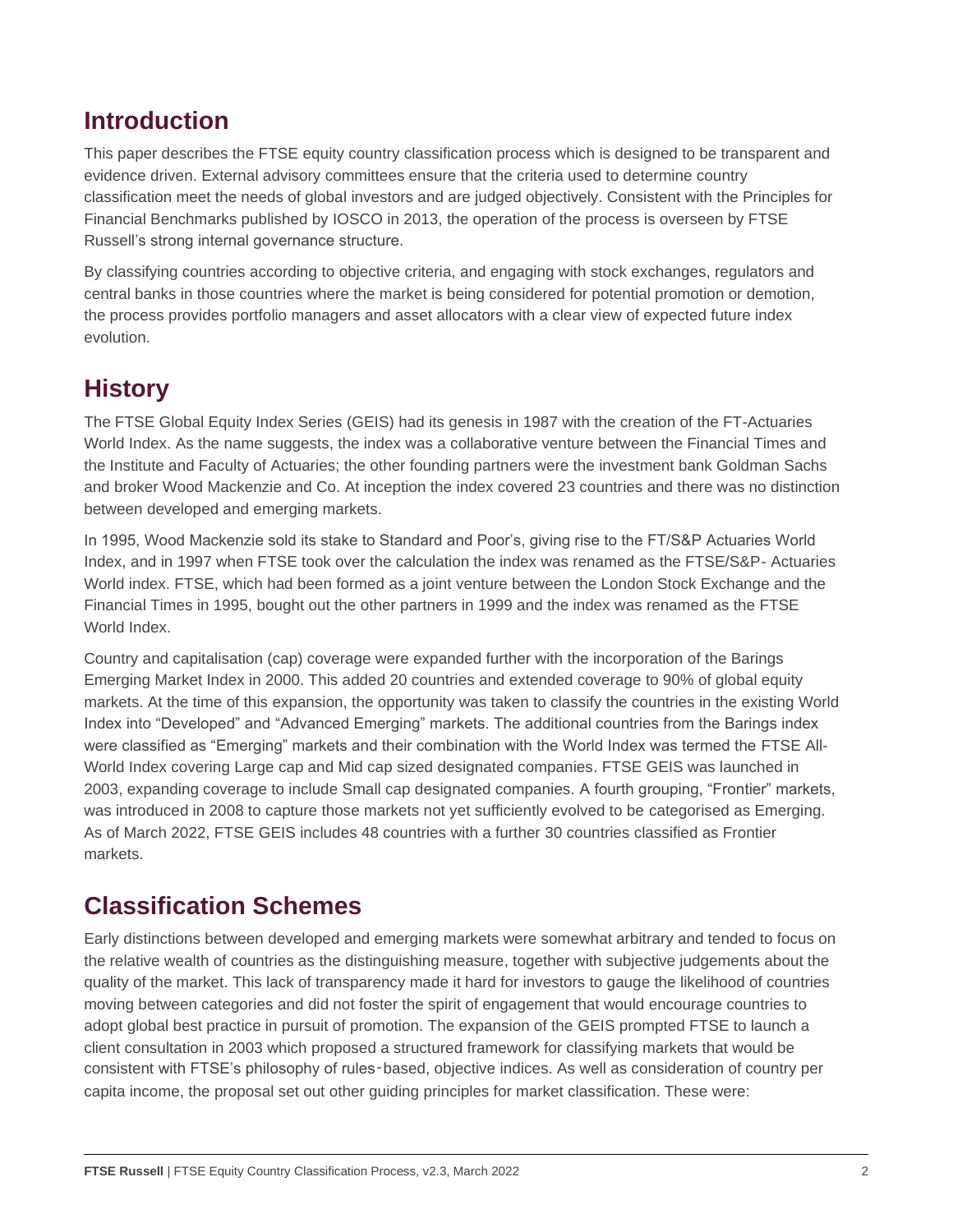- Quality of Market the quality of regulation, the dealing landscape, custody and settlement procedures, and the presence of a derivatives market would all be considered;
- Materiality a country needed to be of material size to warrant inclusion in a global benchmark;
- Consistency and Predictability a pathway to classification changes would be set out by announcing a "Watch List" of countries that were being considered for promotion and demotion as well as the criteria by which countries would be judged;
- Cost Limitation the cost of implementing a change would be considered when assessing a market for promotion or demotion;
- Stability a phased approach would be taken to the introduction of new countries; a new country would only join as an emerging market; and promotion would only occur in response to permanent changes in market status and global acceptance; and
- Market Access international investors should be able to invest and withdraw funds in a timely and secure manner at reasonable cost.

The results of the consultation were published in November 2003. These showed very strong support for the inclusion of Quality of Markets criteria along the lines summarised above. The majority of respondents were also in favor of the other principles. On the basis of the support received, FTSE moved ahead with implementing the equity country classification scheme in 2004.

# **The FTSE Equity Country Classification Process**

Following the 2003 client consultation, FTSE put in place a formal process for assessing markets. This process had the following elements:

- A Quality of Markets matrix against which markets could be objectively judged and compared.
- A questionnaire with which to engage stock exchanges and regulatory authorities, the responses to which would help form the basis of the initial Quality of Markets assessment and subsequent upgrades.
- A new FTSE Country Classification Advisory Committee reporting to the FTSE Russell Policy Advisory Board that would undertake objective assessments of markets against the Quality of Markets criteria.

*NB: as of January 2022, the FTSE Country Classification Advisory Committee was renamed as the 'FTSE Equity Country Classification Advisory Committee' and no longer reported into the FTSE Russell Policy Advisory Board.* 

- A Watch List consisting of those countries that are judged to meet, or to be close to meeting, the Quality of Markets criteria for promotion or demotion that would act as a staging post for subsequent country classification changes.
- A policy of engagement with markets that were placed on the Watch List to help them understand what steps would need to be taken to improve their current assessments to make them eligible for promotion (or to prevent their demotion).
- An annual schedule for determining country classification and Watch List changes culminating in country classification and Watch List changes being announced in September.
- A defined communication and implementation timetable to allow portfolio managers to make the necessary preparations for changes to classifications.

Further details regarding these elements are provided below.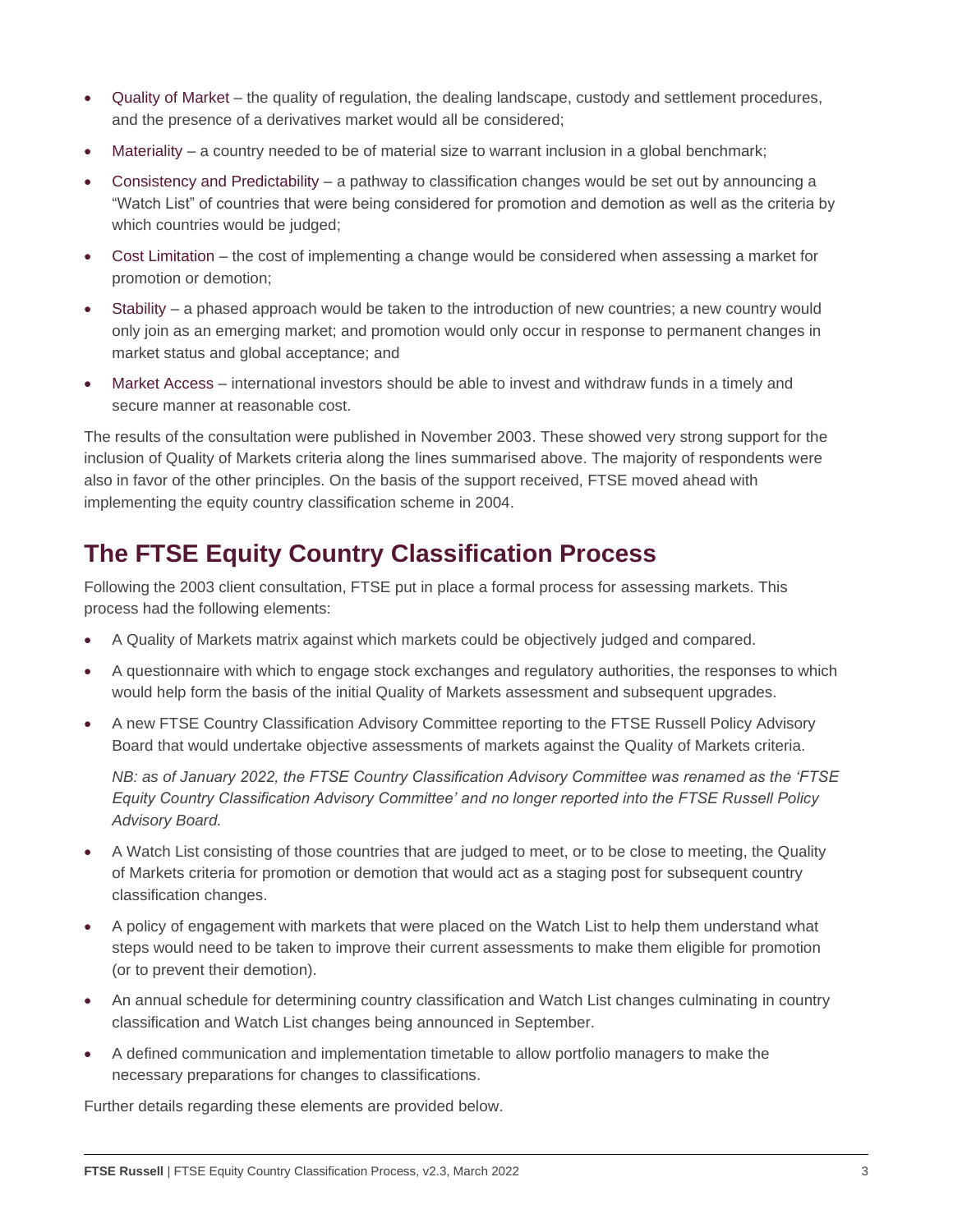# **Quality of Markets Matrix**

The Quality of Markets matrix is central to the above process. An example of the Quality of Markets matrix for the Emerging Europe region as of September 2021 is provided in Appendix 1. For example, the Czech Republic, Greece, Hungary and Turkey are currently classified as Advanced Emerging markets, and Romania and Russia as Secondary Emerging markets. The matrix also includes information on the Gross National Product per capita (Atlas Method) as calculated by the World Bank; this was one of the original mechanisms used to help distinguish between the different classifications. The country's credit rating is a more recent addition to the criteria.

The rest of the matrix was divided into the original four sections that were introduced from 2004, covering regulation, dealing landscape, custody and settlement, and the presence of a derivatives market with each section further broken down into those factors that are considered essential ingredients for each classification. Markets are scored as "Pass", "Restricted" (partial failure) or "Not Met" on each of these factors. Developed markets should not fail on any category, although a very small number of Restricted scores may be accepted. Advanced Emerging markets have to pass fewer categories, and Secondary Emerging and Frontier markets fewer still. Additionally, for a market to be classified as Developed, Advanced Emerging and Secondary Emerging, real-time security level prices must be available via third party data vendors. End-of-day security level prices will suffice for attaining Frontier market status.

The Quality of Markets matrix is reviewed on a regular basis to reflect developments in equity markets and to ensure the country classification process continues to meet the needs of global investors. As a result, from January 2020 the four original sections were enhanced to cover: Regulation, Foreign Exchange, Equity Market facilities, and Clearing, Settlement and Custody. A new criterion covering 'Tax – imposition of taxes to be reasonable, consistent in nature and comparable between domestic and non-domestic investors' is introduced from September 2021.

Further details regarding the January 2020 and September 2021 enhancements to the FTSE Quality of Markets matrix and the FTSE Country Classification process can be assessed using the following link: [FTSE\\_Equity\\_Country\\_Classification\\_Process\\_Enhancements](https://research.ftserussell.com/products/downloads/FTSE_Equity_Country_Classification_Process_Enhancements.pdf)

Appendix two shows the FTSE Quality of Markets matrix that is effective from September 2021 and the relevant criteria for each classification.

### **Questionnaire**

In the case of countries that have not previously been evaluated, or countries where a re-assessment is considered timely, a questionnaire is sent to country contacts, usually at the stock exchange, inviting responses on the criteria covered by the Quality of Markets matrix. The questionnaire breaks each criterion into its essential details and requests information on these aspects so as to facilitate a reasoned determination of the country's score.

# **The FTSE Equity Country Classification Advisory Committee**

The FTSE Equity Country Classification Advisory Committee is formed of market practitioners with technical expertise in trading, portfolio management, and custody who are able to provide first-hand experience of each of these areas. Each country's scores on the Quality of Markets matrix are kept under review and proposals for changes to scores are debated at the meetings of the FTSE Equity Country Classification Advisory Committee. Any changes to the scores recommended by the Committee are duly minuted and changes to country scores are formally communicated by FTSE Russell to the relevant authorities each year in March and September.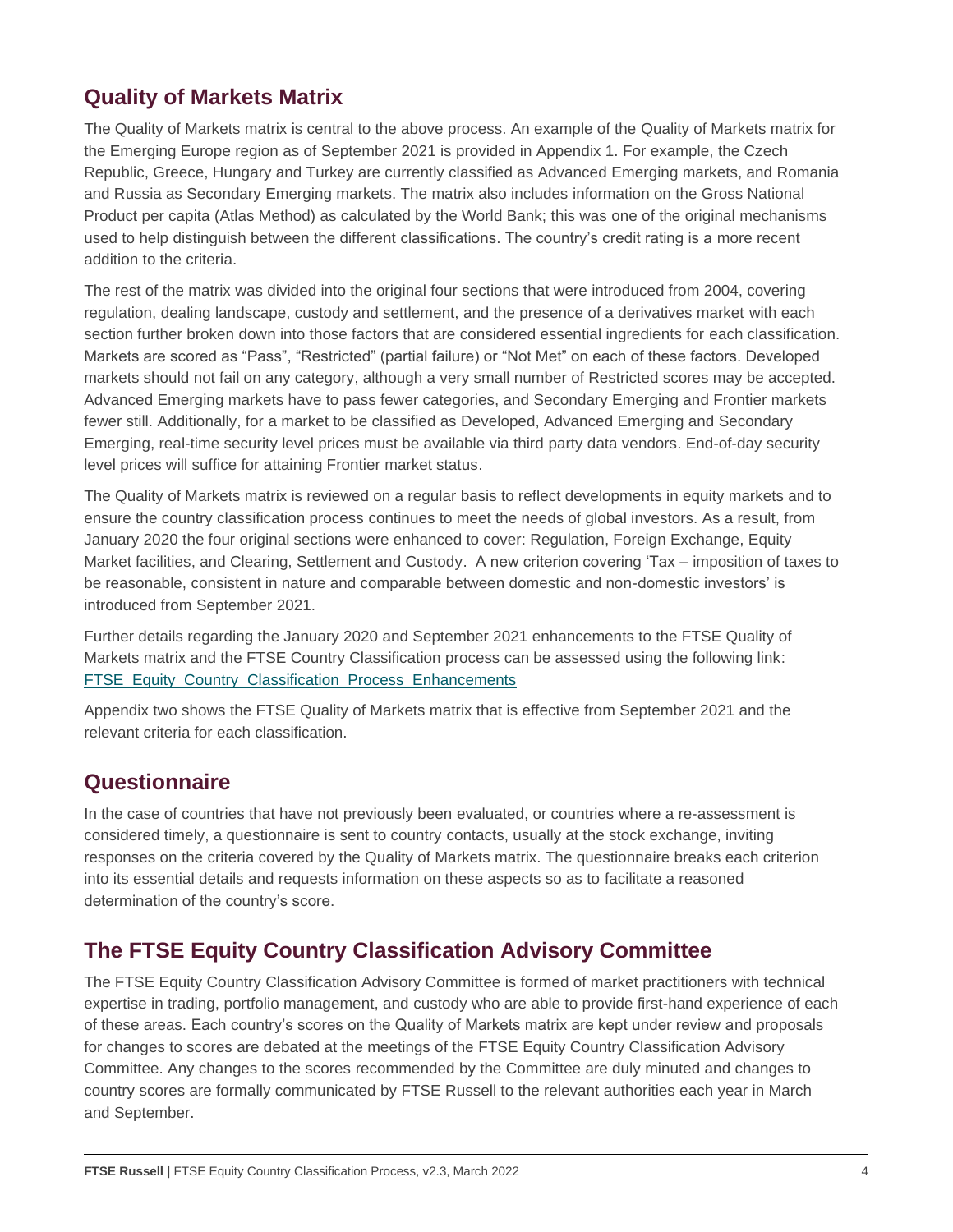The FTSE Equity Country Classification Advisory Committee also reviews the responses received to the engagement questionnaire. In many cases the Committee will ask for further research to be undertaken or will themselves check with their colleagues as to whether a response is confirmed by their practical experience of market conditions, before finally deciding on a country's scores on the Quality of Markets criteria.

# **The FTSE Russell Policy Advisory Board**

The FTSE Russell Policy Advisory Board is the most senior of FTSE Russell's external advisory committees and draws its membership from senior personnel at investment management companies, investment consultants and asset owners. For the equity country classification process, the FTSE Russell Policy Advisory Board helps to ensure in the final analysis, that proposals for classification changes initiated by reference to the requisite number of criteria being judged to exceed the requirements for country promotion or failing to meet the requirements to prevent country demotion, are consistent with the perceptions of seasoned investors at that time.

### **The Watch List**

To enable investors to plan for potential classification changes, FTSE Russell operates a Watch List of countries with scores on the Quality of Markets matrix that have been judged to have met, or are coming close to meeting, the technical criteria required for reclassification. The Watch List also includes those countries with scores that have been judged to have fallen below those required to maintain the countries' current classifications and are being considered for demotion.

Absent any extraordinary circumstances, a country must stay on the Watch List for at least six months, and may potentially remain there for several years, before it is considered ready for reclassification. Additionally, once the market is reclassified it must remain in that classification segment for a minimum of one year before it can be considered for addition to the Watch List for another reclassification. This is consistent with the principles set out earlier that countries should only change classification infrequently, when the appropriate standards have been confirmed for a period of time, and that investors should be forewarned of the prospect. A seasoning period on the Watch List thus allows investors to become comfortable that the technical criteria assessed through the Quality of Markets framework are indeed being met in practice.

Implementation of classification changes is ordinarily timed to coincide with one of the semi-annual reviews for FTSE GEIS or the annual review of the FTSE Frontier Index. Absent any extraordinary circumstances, a minimum notice period of six months is provided. The length of the notice will primarily be determined by the need to ensure that there is sufficient time for market participants to adequately prepare for the reclassification.

### **Engagement**

To encourage those markets on the Watch List to adapt their procedures to meet international best practice, FTSE Russell actively engages with the appropriate authorities of those countries that have been added to the Watch List with a view to helping them understand the standards required for their future promotion, or to prevent their future demotion.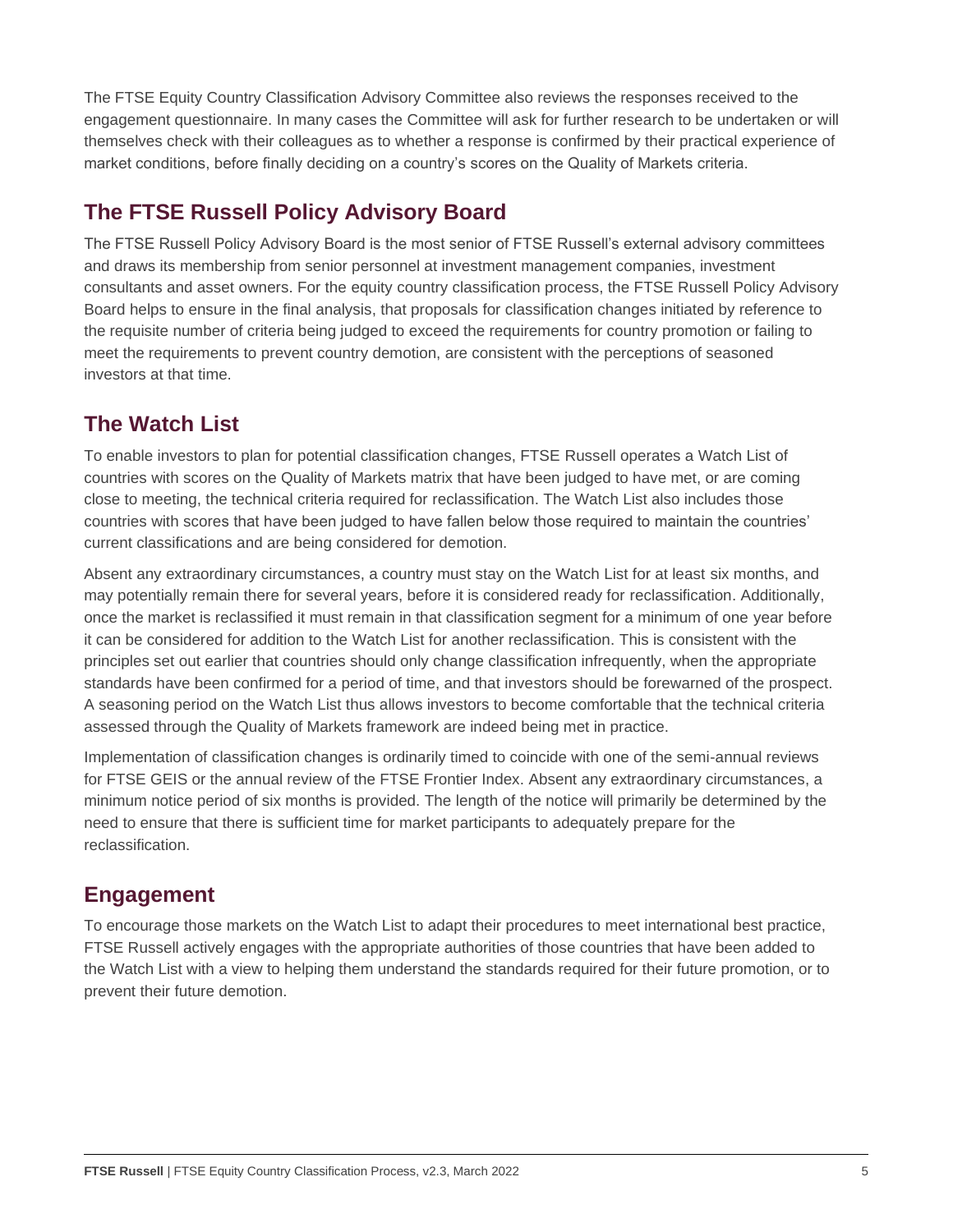# **Minimum Investable Market Capitalisation and Securities Count**

In order for a country to be classified as Developed, Advanced Emerging or Secondary Emerging, it must meet the required criteria for those categories as set out in the FTSE Quality of Markets matrix and also meet the minimum investable market cap and securities count thresholds which were introduced from January 2020. The minimum investable market cap and securities count requirements have been introduced to ensure that FTSE GEIS and associated global benchmarks represent sizeable and liquid markets. Countries were evaluated against these thresholds from March 2020.

The minimum investable market cap cut-off levels will be calculated semi-annually, as follows:

- Year-end values will be used for assessing markets as part of the March Interim Update.
- Last trading day in June values will be used for assessing markets as part of the September Annual Review.

The tables below illustrate the thresholds based on data as of the close on 31 December 2020.

#### **Developed Market**

- **Entry** = the combined investable market cap of the eligible securities is greater than five basis points of FTSE Developed All Cap Index **and** a minimum of five securities meet the FTSE Global All Cap Index eligibility screens.
- **Exit (placed on Watch List)** = the combined investable market cap of the eligible securities falls below two and a half basis points of FTSE Developed All Cap Index, **or** the number of eligible stocks decreases to two or below.

| <b>Developed</b> | Minimum Stock<br><b>Requirement</b> | <b>FTSE Developed</b><br>All Cap | <b>Investable Market</b><br>$Can*$ | <b>GNI</b> |
|------------------|-------------------------------------|----------------------------------|------------------------------------|------------|
| Entry            |                                     | 5 Basis Points                   | <b>USD 35.54bn</b>                 | High       |
| Exit             |                                     | 2.5 Basis Points                 | <b>USD 17.77bn</b>                 |            |

\*Prices as of close 31 December 2021

#### **Emerging Market**

- **Entry** = the combined investable market cap of the eligible securities is greater than 10 basis points of FTSE Emerging All Cap Index **and** a minimum of five securities meet the FTSE Global All Cap Index eligibility screens.
- **Exit (placed on Watch List)** = the combined investable market cap of the eligible securities falls below five basis points of FTSE Emerging All Cap Index, **or** the number of eligible stocks decreases to two or below.

| <b>Secondary</b><br><b>Emerging</b> | <b>Minimum Stock</b><br><b>Requirement</b> | <b>FTSE Emerging All</b><br>Cap | Investable Market<br>$Can*$ | <b>GNI</b>   |
|-------------------------------------|--------------------------------------------|---------------------------------|-----------------------------|--------------|
| Entry                               |                                            | 10 Basis Points                 | <b>USD 7.83bn</b>           | Lower Middle |
| Exit                                |                                            | 5 Basis Points                  | <b>USD 3.92bn</b>           |              |

\*Prices as of close 31 December 2021

Classification as a Frontier market does not require the country to meet the minimum size and securities count eligibility requirements for the creation of a country level index.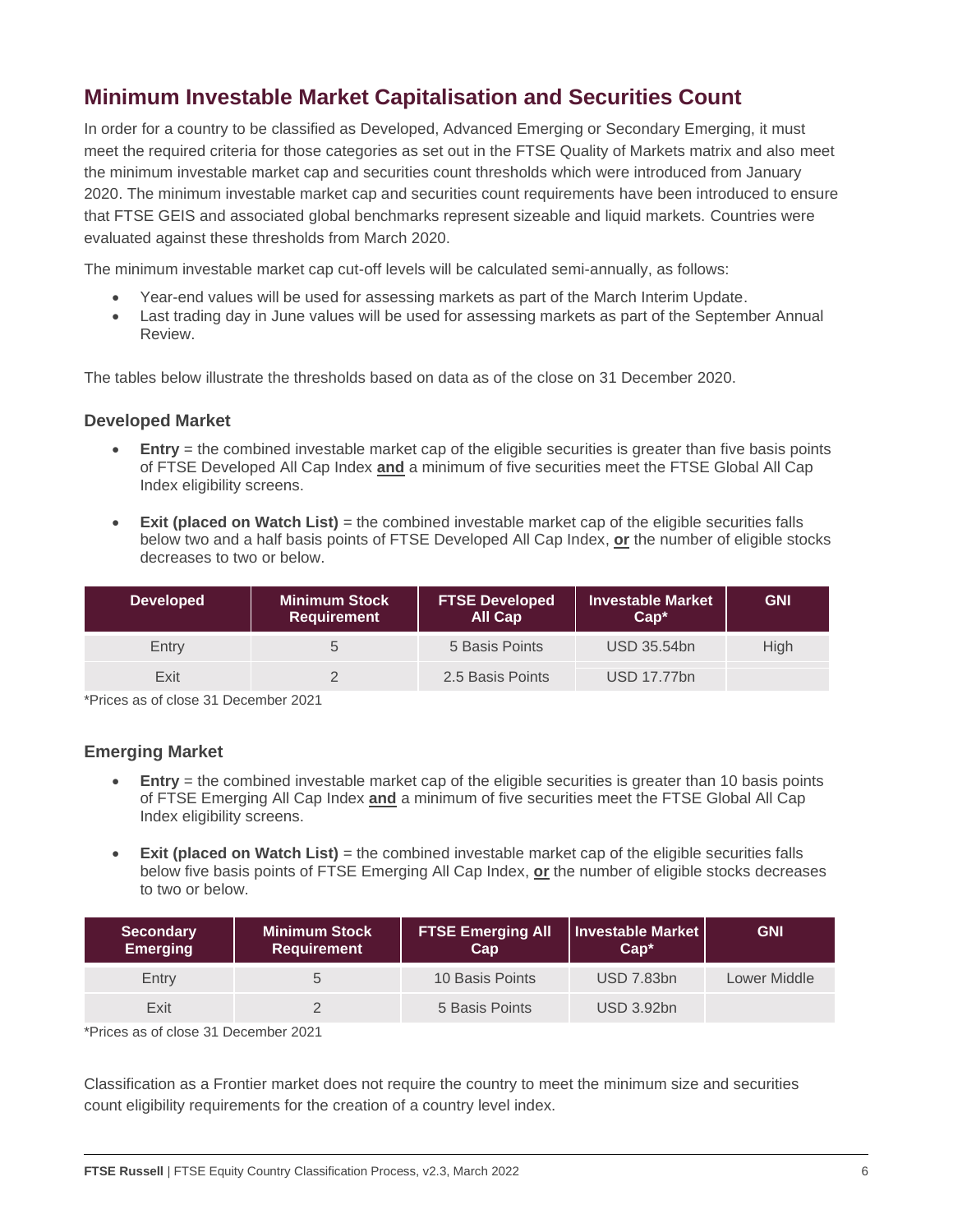# **Annual Schedule**

The FTSE equity country classification process operates to an annual schedule starting in October and finishing the following September. The process starts with in-depth assessments of those markets on the Watch List as agreed in the previous September, and those countries highlighted for possible addition to the Watch List next September.

During the Country Classification year, the Quality of Markets' scores for current and potential Watch List countries are reviewed by the FTSE Equity Country Classification Advisory Committee. Throughout this period, evidence of improvements or deterioration in a country's scores is actively sought through engagement with the appropriate authorities of the country concerned.

The concluding debate on changes to the Watch List takes place at the September meeting of the FTSE Equity Country Classification Advisory Committee. Also at this meeting, the countries on the Watch List are formally reviewed for promotion or demotion. FTSE Russell's recommendations for country promotions and demotions, if any, are presented to the September meeting of the FTSE Russell Policy Advisory Board. Subsequently, FTSE Russell seeks an affirmation from the FTSE Russell Policy Advisory Board of the promotion and demotion recommendations, which are then forwarded to the FTSE Russell Index Governance Board in September for final approval.

An announcement of a market reclassification may be made at the March Interim Update, subject to the approval of the FTSE Russell Index Governance Board, and with the support of the FTSE Equity Country Classification Advisory Committee and the FTSE Russell Policy Advisory Board.

To inform the market of the date of the Interim Update and the Annual Announcement, a public notice is published on the FTSE Russell website and sent to clients in advance of the announcement date.

### **Communication**

Following the September or the March meeting of the FTSE Russell Index Governance Board, promotion and demotion decisions and Watch List changes are formally communicated to the countries affected together with the rationale as evidenced by their scores on the Quality of Markets matrix. Promotion, demotion and Watch List decisions are subsequently published in a public notice along with the timetable for their implementation.

# **Conclusion**

Since its inception in 2003, the FTSE equity country classification process has matured into a transparent and objective mechanism of classifying markets in a way that is designed to meet the ongoing needs of institutional investors. The existence of a Watch List enables investors to plan for potential classification changes and implement these at a time of their own choosing if they so wish. The process also encourages those markets on the Watch List to engage with FTSE Russell to adapt their environment to meet international best practice. The result is a forward-looking, proactive framework that managers can trust.

FTSE Russell keeps the criteria used to determine a country's classification under continuous review. FTSE Russell welcomes the views of all stakeholders on the future evolution of its country classification scheme to ensure it continues to exhibit thought leadership and meets their needs. Comments can be sent to [committeesecretary@ftserussell.com](file:///C:/Users/satish.parulekar/Desktop/committeesecretary@ftserussell.com)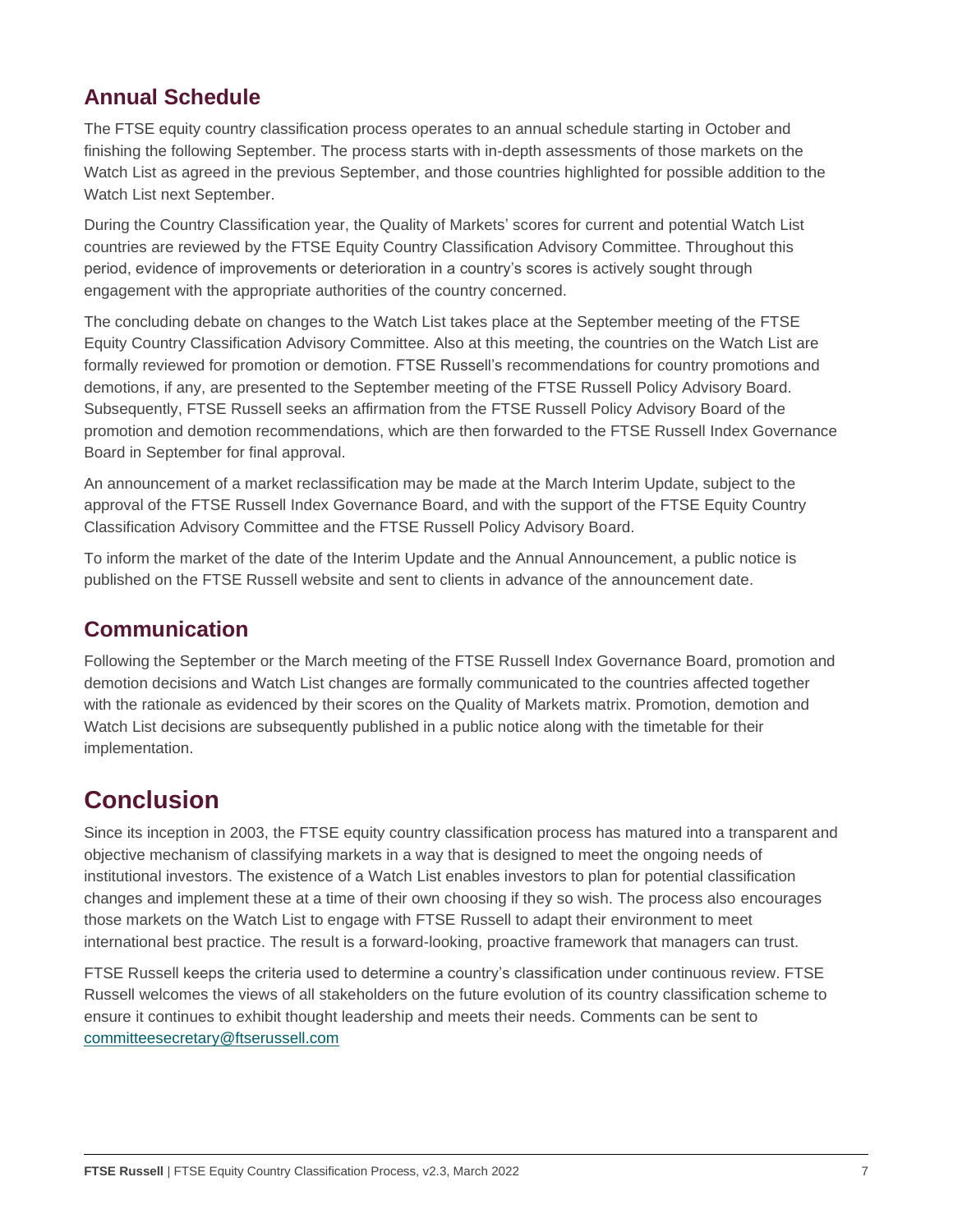#### **Appendix 1. Example of the FTSE Quality of Markets Matrix for the Emerging Europe Region (as at 31 March 2022)**

|                                                                                                                                                  | <b>Country Names</b> |                          |                              |                    |                       |                               |                          |                     |
|--------------------------------------------------------------------------------------------------------------------------------------------------|----------------------|--------------------------|------------------------------|--------------------|-----------------------|-------------------------------|--------------------------|---------------------|
|                                                                                                                                                  |                      |                          |                              |                    |                       |                               |                          |                     |
| <b>Criteria</b>                                                                                                                                  | <b>DEV</b>           | <b>ADV</b><br><b>EMG</b> | Czech<br><b>Republic</b>     | Greece             | <b>Hungary</b>        | <b>Turkey</b>                 | <b>SEC</b><br><b>EMG</b> | Romania             |
| World Bank GNI Per Capita<br><b>Rating (Atlas Method)</b>                                                                                        |                      |                          | <b>High</b>                  | High               | High                  | <b>Upper</b><br><b>Middle</b> |                          | <b>Upper Middle</b> |
| <b>Credit Worthiness</b>                                                                                                                         |                      |                          | Investment                   | <b>Speculative</b> | Investment            | <b>Speculative</b>            |                          | Investment          |
| <b>Market and Regulatory Environment</b>                                                                                                         |                      |                          |                              |                    |                       |                               |                          |                     |
| Formal stock market regulatory<br>authorities actively monitor market<br>(e.g., SEC, FSA, SFC)                                                   | X                    | X                        | <b>PASS</b>                  | <b>PASS</b>        | <b>PASS</b>           | <b>PASS</b>                   | X                        | <b>PASS</b>         |
| Fair and non-prejudicial treatment of<br>minority shareholders                                                                                   | $\times$             | X                        | <b>PASS</b>                  | <b>PASS</b>        | <b>PASS</b>           | <b>PASS</b>                   |                          | <b>PASS</b>         |
| No or selective incidence of foreign<br>ownership restrictions                                                                                   | $\times$             | X                        | <b>PASS</b>                  | <b>PASS</b>        | <b>PASS</b>           | <b>PASS</b>                   |                          | <b>PASS</b>         |
| No objection to or significant restrictions<br>or penalties applied to the investment of<br>capital or the repatriation of capital and<br>income | X                    | X                        | <b>PASS</b>                  | <b>PASS</b>        | <b>PASS</b>           | <b>PASS</b>                   | X                        | <b>PASS</b>         |
| No or simple registration process for<br>foreign investors                                                                                       | $\mathsf X$          | X                        | <b>RESTRICTED</b>            | <b>PASS</b>        | <b>PASS</b>           | <b>PASS</b>                   |                          | <b>RESTRICTED</b>   |
| <b>Foreign Exchange Market</b>                                                                                                                   |                      |                          |                              |                    |                       |                               |                          |                     |
| Developed foreign exchange market                                                                                                                | $\times$             | $\times$                 | <b>PASS</b>                  | <b>PASS</b>        | <b>PASS</b>           | <b>PASS</b>                   | $\times$                 | <b>RESTRICTED</b>   |
| <b>Equity Market</b>                                                                                                                             |                      |                          |                              |                    |                       |                               |                          |                     |
| Brokerage - Sufficient competition to<br>ensure high quality broker services                                                                     | X                    | X                        | <b>PASS</b>                  | <b>PASS</b>        | <b>PASS</b>           | <b>PASS</b>                   | X                        | <b>PASS</b>         |
| Transaction costs - implicit and explicit<br>costs to be reasonable and competitive                                                              | $\times$             | X                        | <b>PASS</b>                  | <b>PASS</b>        | <b>PASS</b>           | <b>PASS</b>                   | X                        | <b>PASS</b>         |
| **Tax - imposition of taxes to be<br>reasonable, consistent in nature and<br>comparable between domestic and non-<br>domestic investors          | X                    | X                        | <b>PASS</b>                  | <b>PASS</b>        | <b>PASS</b>           | <b>PASS</b>                   |                          | <b>NOT MET</b>      |
| Stock Lending is permitted                                                                                                                       | $\times$             |                          | <b>RESTRICTED</b>            | <b>PASS</b>        | <b>PASS</b>           | <b>PASS</b>                   |                          | <b>RESTRICTED</b>   |
| Short sales permitted                                                                                                                            | $\mathsf X$          |                          | <b>RESTRICTED</b>            | <b>PASS</b>        | <b>PASS</b>           | <b>PASS</b>                   |                          | <b>RESTRICTED</b>   |
| <b>Developed Derivatives Market</b>                                                                                                              | X                    |                          | <b>NOT MET</b>               | <b>PASS</b>        | <b>PASS</b>           | <b>RESTRICTED</b>             |                          | <b>RESTRICTED</b>   |
| Off-exchange transactions permitted                                                                                                              | X                    |                          | <b>PASS</b>                  | <b>RESTRICTED</b>  | <b>PASS</b>           | <b>PASS</b>                   |                          | <b>RESTRICTED</b>   |
| Efficient trading mechanism                                                                                                                      | X                    | X                        | <b>PASS</b>                  | <b>PASS</b>        | <b>PASS</b>           | <b>PASS</b>                   |                          | <b>PASS</b>         |
| Transparency - market depth<br>information / visibility and timely trade<br>reporting process                                                    | X                    | X                        | <b>PASS</b>                  | <b>PASS</b>        | <b>PASS</b>           | <b>PASS</b>                   | X                        | <b>PASS</b>         |
| <b>Clearing, Settlement and Custody</b>                                                                                                          |                      |                          |                              |                    |                       |                               |                          |                     |
| Settlement - Rare incidence of failed<br>trades                                                                                                  | $\mathsf X$          | $\mathsf X$              | <b>PASS</b>                  | <b>PASS</b>        | <b>PASS</b>           | <b>PASS</b>                   | $\times$                 | <b>PASS</b>         |
| Settlement Cycle (DvP)                                                                                                                           | $\mathsf X$          | $\mathsf X$              | $T+2$                        | $T+2$              | $T+2$                 | $T+2$                         | X                        | $T+2$               |
| *Central Securities Depositary                                                                                                                   | X                    | X                        | <b>PASS</b>                  | <b>PASS</b>        | <b>PASS</b>           | <b>PASS</b>                   | X                        | <b>PASS</b>         |
| *Central Counterparty Clearing House<br>(Equities)                                                                                               | X                    | X                        | <b>NOT MET</b>               | <b>PASS</b>        | <b>PASS</b>           | <b>PASS</b>                   |                          | <b>NOT MET</b>      |
| Settlement - Free delivery available                                                                                                             | $\mathsf X$          |                          | <b>PASS</b>                  | <b>PASS</b>        | <b>PASS</b>           | <b>PASS</b>                   |                          | <b>RESTRICTED</b>   |
| Custody-Sufficient competition to<br>ensure high quality                                                                                         | X                    | X                        | <b>PASS</b>                  | <b>PASS</b>        | <b>PASS</b>           | <b>PASS</b>                   | X                        | <b>PASS</b>         |
| Account structure operating at the<br>Custodian level (securities and cash)                                                                      | X                    |                          | <b>RESTRICTED RESTRICTED</b> |                    | RESTRICTED RESTRICTED |                               |                          | <b>RESTRICTED</b>   |

\* New assessment criterion from March 2020 \*\*New assessment criterion from September 2021

Shading indicates a change from September 2021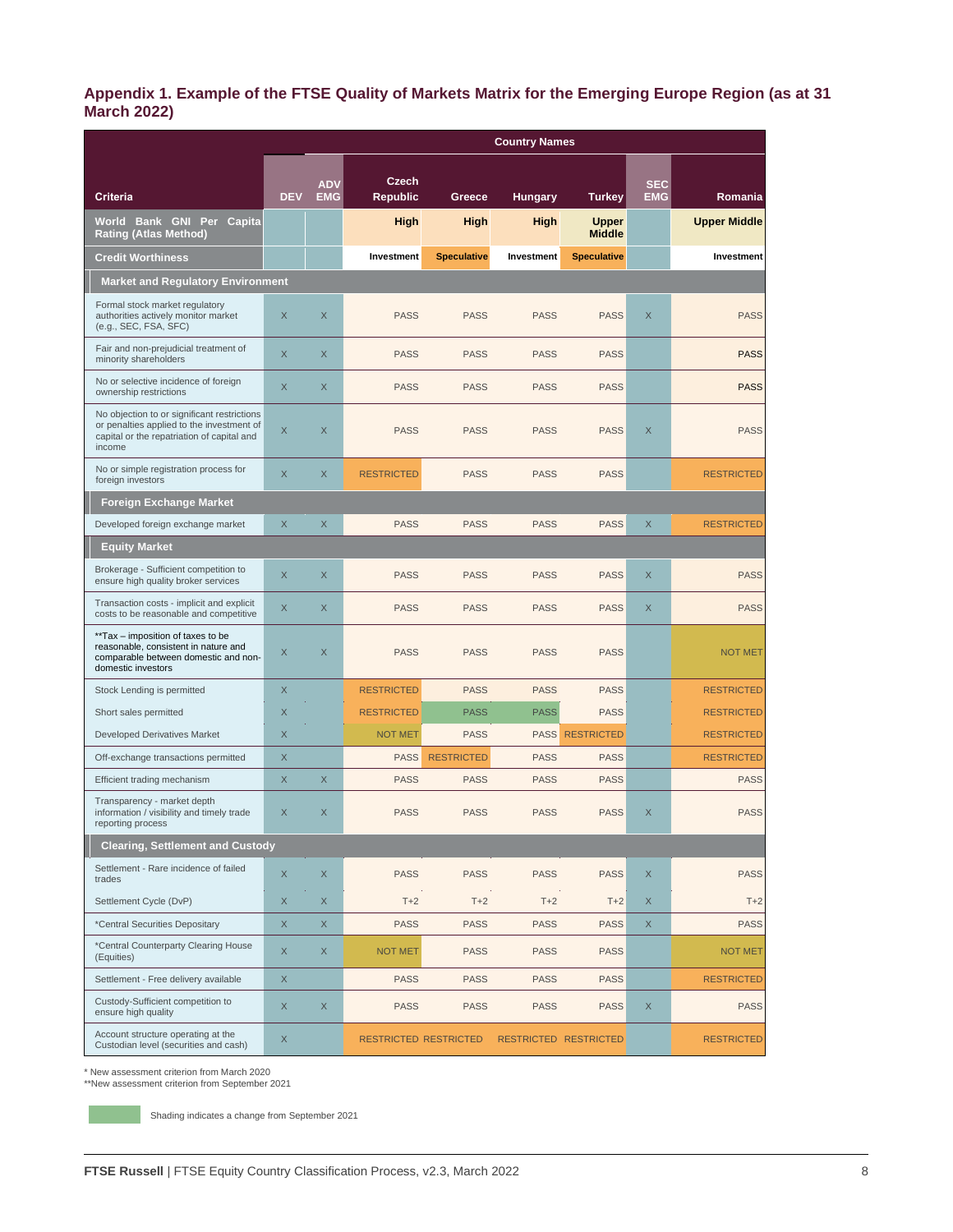#### **Appendix 2. FTSE Quality of Markets Matrix, effective from March 2022**

| <b>CRITERIA</b>                                                                                                                               | <b>DEVELOPED</b>          | <b>ADVANCED</b><br><b>EMERGING</b> | <b>SECONDARY</b><br><b>EMERGING</b> | <b>FRONTIER</b> |  |
|-----------------------------------------------------------------------------------------------------------------------------------------------|---------------------------|------------------------------------|-------------------------------------|-----------------|--|
| World Bank GNI Per Capita Rating (Atlas Method)                                                                                               |                           |                                    |                                     |                 |  |
| <b>Credit Worthiness</b>                                                                                                                      |                           |                                    |                                     |                 |  |
| <b>Market and Regulatory Environment</b>                                                                                                      |                           |                                    |                                     |                 |  |
| Formal stock market regulatory authorities actively monitor<br>market (e.g., SEC, FSA, SFC)                                                   | X                         | X                                  | X                                   | X               |  |
| Fair and non-prejudicial treatment of minority shareholders                                                                                   | X                         | X                                  |                                     |                 |  |
| No or selective incidence of foreign ownership restrictions                                                                                   | X                         | X                                  |                                     |                 |  |
| No objection to or significant restrictions or penalties applied to<br>the investment of capital or the repatriation of capital and<br>income | X                         | X                                  | X                                   | X               |  |
| No or simple registration process for international investors                                                                                 | X                         | X                                  |                                     |                 |  |
| <b>Foreign Exchange Market</b>                                                                                                                |                           |                                    |                                     |                 |  |
| Developed foreign exchange market                                                                                                             | $\boldsymbol{\mathsf{x}}$ | X                                  |                                     |                 |  |
| <b>Equity Market</b>                                                                                                                          |                           |                                    |                                     |                 |  |
| Brokerage - Sufficient competition to ensure high quality broker<br>services                                                                  | $\mathbf x$               | X                                  | X                                   |                 |  |
| Transaction costs - implicit and explicit costs to be reasonable<br>and competitive                                                           | X                         | X                                  | X                                   |                 |  |
| Tax - imposition of taxes to be reasonable, consistent in nature<br>and comparable between domestic and non-domestic investors                | X                         | X                                  |                                     |                 |  |
| Stock lending permitted                                                                                                                       | $\boldsymbol{\mathsf{x}}$ |                                    |                                     |                 |  |
| Short sales permitted                                                                                                                         | X                         |                                    |                                     |                 |  |
| <b>Developed Derivatives Market</b>                                                                                                           | X                         |                                    |                                     |                 |  |
| Off-exchange transactions permitted                                                                                                           | X                         |                                    |                                     |                 |  |
| Efficient trading mechanism                                                                                                                   | X                         | X                                  |                                     |                 |  |
| Transparency - market depth information / visibility and timely<br>trade reporting process                                                    | х                         |                                    |                                     | х               |  |
| <b>Clearing, Settlement and Custody</b>                                                                                                       |                           |                                    |                                     |                 |  |
| Settlement - Rare incidence of failed trades                                                                                                  | $\mathsf{x}$              | $\pmb{\mathsf{X}}$                 | $\boldsymbol{\mathsf{X}}$           | $\mathsf{X}$    |  |
| Settlement Cycle (DvP)                                                                                                                        | $\mathsf{x}$              | $\mathsf{X}$                       | $\mathsf{x}$                        | $\mathsf{X}$    |  |
| <b>Central Securities Depositary</b>                                                                                                          | $\mathsf{x}$              | $\mathsf{X}$                       | $\mathsf{x}$                        |                 |  |
| Central Counterparty Clearing House (Equities)                                                                                                | $\mathsf{x}$              | <b>X</b>                           |                                     |                 |  |
| Settlement - Free delivery available                                                                                                          | $\mathsf{x}$              |                                    |                                     |                 |  |
| Custody-Sufficient competition to ensure high quality custodian<br>services                                                                   | $\mathsf{x}$              | $\mathsf{x}$                       | $\mathsf{x}$                        |                 |  |
| Account structure operating at the Custodian level (securities<br>and cash)                                                                   | $\pmb{\mathsf{X}}$        |                                    |                                     |                 |  |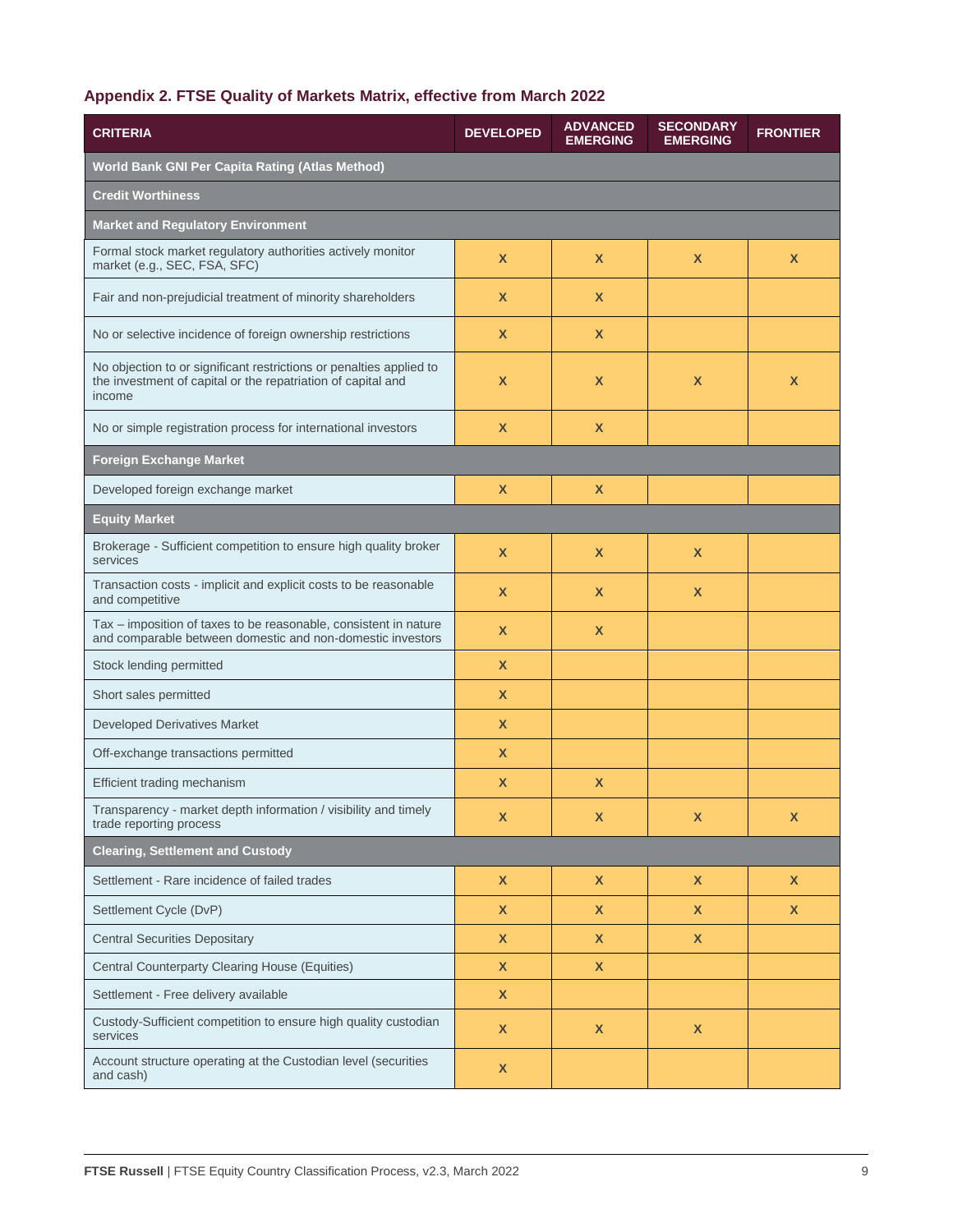### **Appendix 3. FTSE Equity Country Classifications (as 31 March 2022)**

| <b>Developed</b><br>(25 Markets) | <b>Advanced Emerging</b><br>(10 Markets) | <b>Secondary Emerging</b><br>(13 Markets) | <b>Frontier</b><br>(30 Markets) |
|----------------------------------|------------------------------------------|-------------------------------------------|---------------------------------|
| Australia                        | <b>Brazil</b>                            | Chile                                     | <b>Bahrain</b>                  |
| Austria                          | Czech Republic (7)                       | <b>China (17)</b>                         | Bangladesh                      |
| Belgium/Luxembourg               | Greece (1 & 11)                          | Colombia                                  | <b>Botswana</b>                 |
| Canada                           | Hungary (3)                              | Egypt                                     | <b>Bulgaria</b>                 |
| <b>Denmark</b>                   | Malaysia (7)                             | India                                     | Côte d'Ivoire                   |
| Finland                          | <b>Mexico</b>                            | Indonesia                                 | Croatia                         |
| France                           | South Africa                             | Kuwait (15)                               | Cyprus                          |
| Germany                          | <b>Taiwan</b>                            | Pakistan                                  | Estonia                         |
| Hong Kong                        | Thailand (8)                             | Philippines                               | Ghana (9)                       |
| Ireland                          | Turkey (7)                               | Qatar (12)                                | Iceland (17 & 20)               |
| Israel (2)                       |                                          | Romania (18)                              | Jordan                          |
| Italy                            |                                          | Saudi Arabia (16)                         | Kazakhstan (14)                 |
| Japan                            |                                          | <b>UAE</b> (5)                            | Kenya                           |
| <b>Netherlands</b>               |                                          |                                           | Latvia (13)                     |
| <b>New Zealand</b>               |                                          |                                           | Lithuania                       |
| Norway                           |                                          |                                           | Malta (6)                       |
| Poland (3 & 15)                  |                                          |                                           | <b>Mauritius</b>                |
| Portugal                         |                                          |                                           | Morocco (10)                    |
| Singapore                        |                                          |                                           | Nigeria                         |
| South Korea (4)                  |                                          |                                           | Oman                            |
| Spain                            |                                          |                                           | Palestine (13)                  |
| Sweden                           |                                          |                                           | Peru (19)                       |
| Switzerland                      |                                          |                                           | Republic of North Macedonia     |
| <b>UK</b>                        |                                          |                                           | Serbia                          |
| <b>USA</b>                       |                                          |                                           | <b>Slovak Republic</b>          |
|                                  |                                          |                                           | Slovenia                        |
|                                  |                                          |                                           | Sri Lanka                       |
|                                  |                                          |                                           | Tanzania (18)                   |
|                                  |                                          |                                           | <b>Tunisia</b>                  |
|                                  |                                          |                                           | Vietnam                         |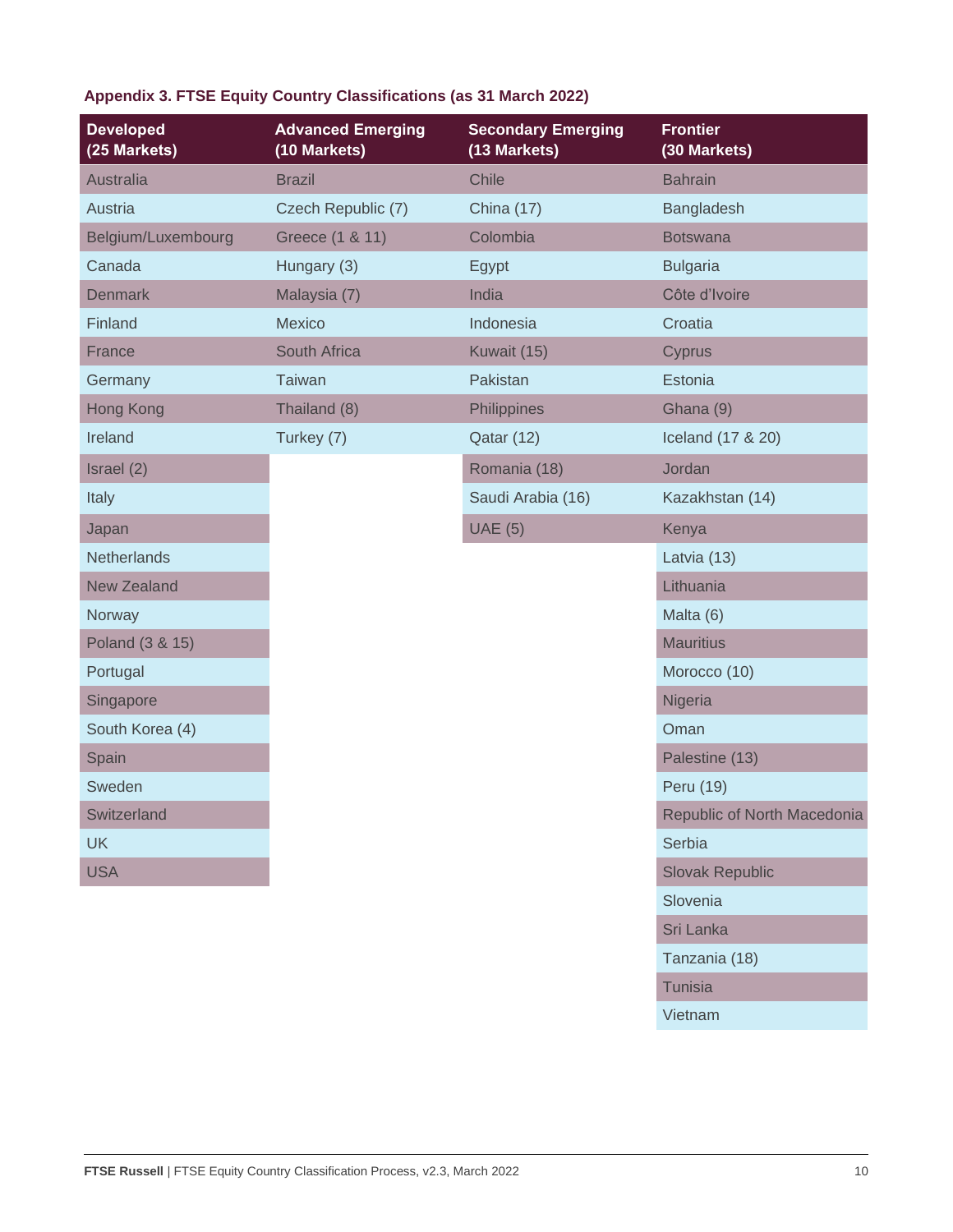#### Timeline of FTSE Equity Country Classification changes effective after market close on the following dates:

(1) 02 Jan 2001 – Greece promoted from Advanced Emerging to Developed

20 June 2003 – Venezuela deleted from All–World Secondary Emerging at zero value

(2) 19 Sept 2008 – Israel promoted from Advanced Emerging to Developed

(3) 19 Sept 2008 – Hungary and Poland promoted from Secondary Emerging to Advanced Emerging

(4) 18 Sept 2009 – South Korea promoted from Advanced Emerging to Developed

17 Sept 2010 – Argentina demoted from Secondary Emerging to Frontier

(5) 17 Sept 2010 – UAE added directly to Secondary Emerging from Unclassified (bypassing Frontier)

(6) 17 Sept 2010 – Malta added to Frontier from being Unclassified

(7) 17 June 2011 – Czech Republic, Malaysia and Turkey promoted from Secondary Emerging to Advanced Emerging

(8) 16 March 2012 – Thailand promoted from Secondary Emerging to Advanced Emerging

(9) 15 June 2012 – Ghana added to Frontier from being Unclassified

(10) 19 June 2015 – Morocco demoted from Secondary Emerging to Frontier

19 June 2015 – Argentina demoted from Frontier to Unclassified

(11) 18 March 2016 – Greece demoted from Developed to Advanced Emerging

(12) 16 September 2016 – Qatar promoted from Frontier to Secondary Emerging (effective in two tranches: 50% in September 2016 and 50% in March 2017)

(13) 16 September 2016 – Latvia and Palestine added to Frontier from Unclassified

(14) 15 September 2017 - Argentina and Kazakhstan added to Frontier from Unclassified

(15) FTSE Russell announced the following equity country classification changes on 29 September 2017: Poland promoted from Advanced Emerging to Developed (effective at the close on 21 September 2018) Kuwait promoted to Secondary Emerging from Unclassified (effective in two tranches: 50% effective at the close on 21 September 2018 and 50% at the close on 21 December 2018)

(16) FTSE Russell announced the following country classification change on 28 March 2018: Saudi Arabia promoted to Secondary Emerging from Unclassified (commencing from 15 March 2019)

(17) FTSE Russell announced the following equity country classification changes on 26 September 2018: China A reclassified as Secondary Emerging from Unclassified (commencing from 21 June 2019) Iceland reclassified as Frontier from Unclassified (effective from the close on 20 September 2019)

(18) FTSE Russell announced the following equity country classification changes on 26 September 2019: Romania reclassified from Frontier to Secondary Emerging (effective from the close on 18 September 2020) Tanzania reclassified as Frontier from Unclassified (effective from the close on 18 September 2020)

(19) FTSE Russell announced the following equity country classification changes on 31 March 2020: Argentina reclassified from Frontier to Unclassified, subject to capital controls not being removed (effective from the close on 30 September 2020)

Peru reclassified from Secondary Emerging to Frontier (effective from the close on 18 September 2020)

07 March 2022 – Russia reclassification from Secondary Emerging to Unclassified market status: see [Technical](https://research.ftserussell.com/products/index-notices/home/getnotice/?id=2603553)  Notice - [Treatment of Russia in FTSE Russell Equity Indices](https://research.ftserussell.com/products/index-notices/home/getnotice/?id=2603553)

(20) 01 April 2022 – FTSE Russell announced the reclassification of Iceland from Frontier to Secondary Emerging effective from the open on 19 September 2022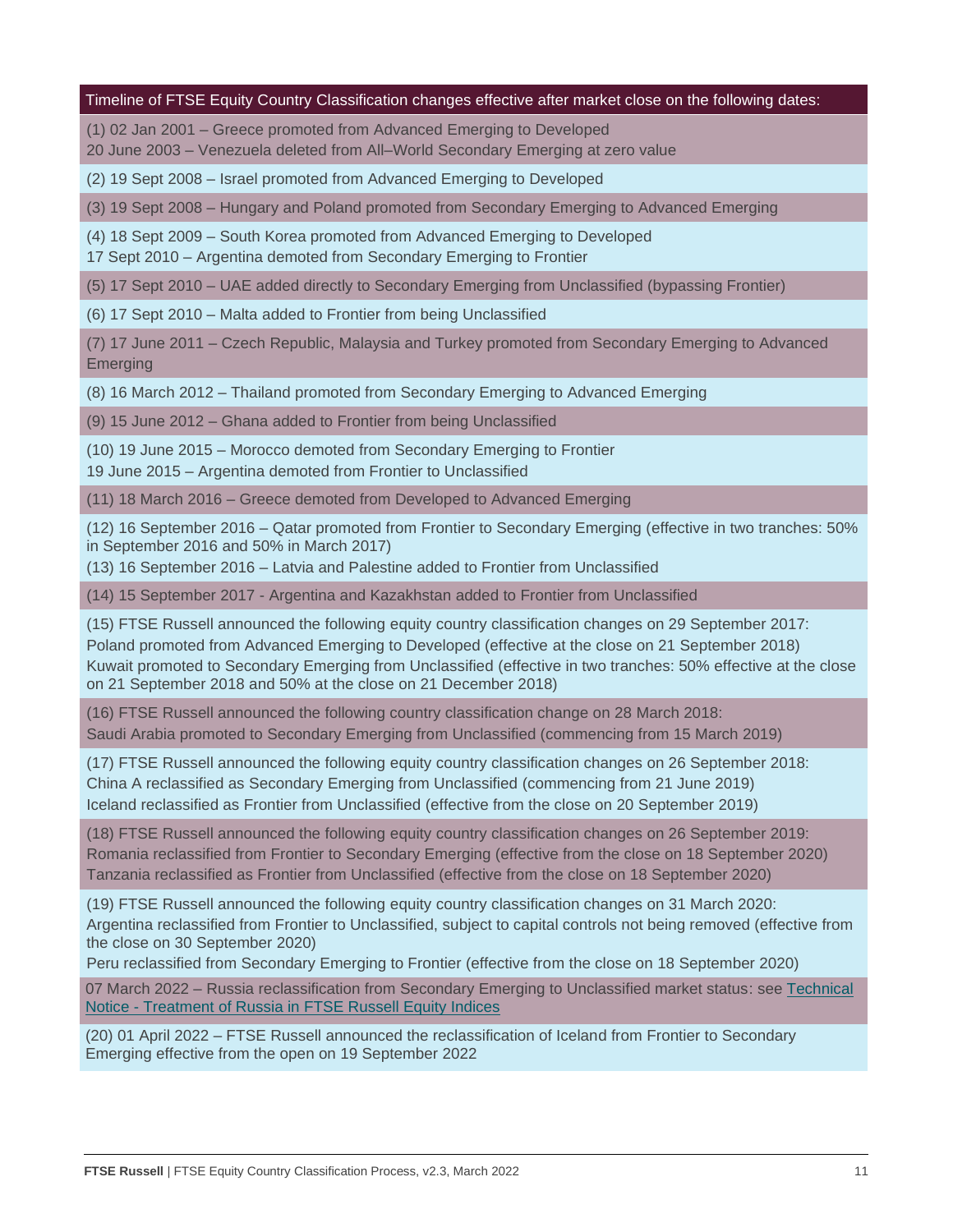#### **For more information about our indices, please visit ftserussell.com.**

© 2022 London Stock Exchange Group plc and its applicable group undertakings (the "LSE Group"). The LSE Group includes (1) FTSE International Limited ("FTSE"), (2) Frank Russell Company ("Russell"), (3) FTSE Global Debt Capital Markets Inc. and FTSE Global Debt Capital Markets Limited (together, "FTSE Canada"), (4) FTSE Fixed Income Europe Limited ("FTSE FI Europe"), (5) FTSE Fixed Income LLC ("FTSE FI"), (6) The Yield Book Inc ("YB") and (7) Beyond Ratings S.A.S. ("BR"). All rights reserved.

FTSE Russell® is a trading name of FTSE, Russell, FTSE Canada, FTSE FI, FTSE FI Europe, YB and BR. "FTSE®", "Russell®", "FTSE Russell®", "FTSE4Good®", "ICB®", "The Yield Book®", "Beyond Ratings®" and all other trademarks and service marks used herein (whether registered or unregistered) are trademarks and/or service marks owned or licensed by the applicable member of the LSE Group or their respective licensors and are owned, or used under licence, by FTSE, Russell, FTSE Canada, FTSE FI, FTSE FI Europe, YB or BR. FTSE International Limited is authorised and regulated by the Financial Conduct Authority as a benchmark administrator.

All information is provided for information purposes only. All information and data contained in this publication is obtained by the LSE Group, from sources believed by it to be accurate and reliable. Because of the possibility of human and mechanical error as well as other factors, however, such information and data is provided "as is" without warranty of any kind. No member of the LSE Group nor their respective directors, officers, employees, partners or licensors make any claim, prediction, warranty or representation whatsoever, expressly or impliedly, either as to the accuracy, timeliness, completeness, merchantability of any information or of results to be obtained from the use of FTSE Russell products, including but not limited to indices, data and analytics, or the fitness or suitability of the FTSE Russell products for any particular purpose to which they might be put. Any representation of historical data accessible through FTSE Russell products is provided for information purposes only and is not a reliable indicator of future performance.

No responsibility or liability can be accepted by any member of the LSE Group nor their respective directors, officers, employees, partners or licensors for (a) any loss or damage in whole or in part caused by, resulting from, or relating to any error (negligent or otherwise) or other circumstance involved in procuring, collecting, compiling, interpreting, analysing, editing, transcribing, transmitting, communicating or delivering any such information or data or from use of this document or links to this document or (b) any direct, indirect, special, consequential or incidental damages whatsoever, even if any member of the LSE Group is advised in advance of the possibility of such damages, resulting from the use of, or inability to use, such information.

No member of the LSE Group nor their respective directors, officers, employees, partners or licensors provide investment advice and nothing in this document should be taken as constituting financial or investment advice. No member of the LSE Group nor their respective directors, officers, employees, partners or licensors make any representation regarding the advisability of investing in any asset or whether such investment creates any legal or compliance risks for the investor. A decision to invest in any such asset should not be made in reliance on any information herein. Indices cannot be invested in directly. Inclusion of an asset in an index is not a recommendation to buy, sell or hold that asset nor confirmation that any particular investor may lawfully buy, sell or hold the asset or an index containing the asset. The general information contained in this publication should not be acted upon without obtaining specific legal, tax, and investment advice from a licensed professional.

Past performance is no guarantee of future results. Charts and graphs are provided for illustrative purposes only. Index returns shown may not represent the results of the actual trading of investable assets. Certain returns shown may reflect back-tested performance. All performance presented prior to the index inception date is back-tested performance. Backtested performance is not actual performance, but is hypothetical. The back-test calculations are based on the same methodology that was in effect when the index was officially launched. However, back-tested data may reflect the application of the index methodology with the benefit of hindsight, and the historic calculations of an index may change from month to month based on revisions to the underlying economic data used in the calculation of the index.

This document may contain forward-looking assessments. These are based upon a number of assumptions concerning future conditions that ultimately may prove to be inaccurate. Such forward-looking assessments are subject to risks and uncertainties and may be affected by various factors that may cause actual results to differ materially. No member of the LSE Group nor their licensors assume any duty to and do not undertake to update forward-looking assessments.

No part of this information may be reproduced, stored in a retrieval system or transmitted in any form or by any means, electronic, mechanical, photocopying, recording or otherwise, without prior written permission of the applicable member of the LSE Group. Use and distribution of the LSE Group data requires a licence from FTSE, Russell, FTSE Canada, FTSE FI, FTSE FI Europe, YB, BR and/or their respective licensors.